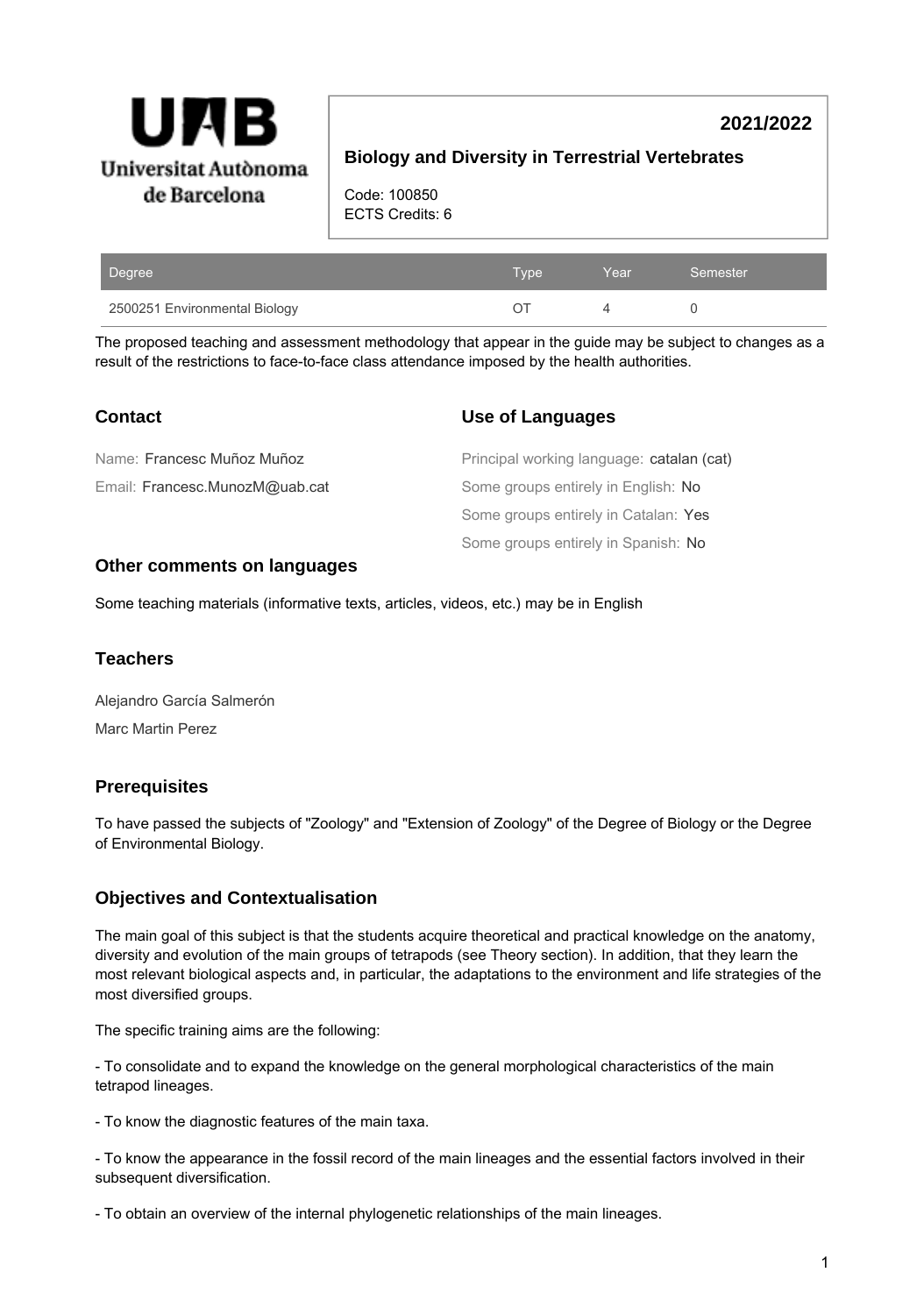- To understand the adaptations to the environment of representative taxonomic groups.

- To know essential aspects abount the biology and the ecological importance of representative taxonomic groups.

# **Competences**

- Adopt an ethical stance.
- Communicate efficiently, orally and in writing.
- Develop a sensibility towards environmental issues.
- $\bullet$  Identify and interpret the diversity of species in the environment.
- Identify organisms and recognise the different levels of biological organisation.
- Integrate knowledge of different organisational levels of organisms in their functioning.
- Obtain, observe, handle, cultivate and conserve specimens.
- Recognise and analyse phylogenetic relations.

# **Learning Outcomes**

- 1. Adopt an ethical stance.
- 2. Collect, determine and conserve specimens and collections of invertebrates and vertebrates.
- 3. Communicate efficiently, orally and in writing.
- 4. Develop a sensibility towards environmental issues.
- 5. Interpret and recognise the different states of development of invertebrates and vertebrates.
- 6. Interpret the distribution and the interactions in the environment of invertebrates and vertebrates and their impact on biological diversity.
- 7. Interpret the evolutionary processes that have led to the diversity of invertebrates and vertebrates.
- 8. Interpret the origin and functioning of organic structures in the different groups of invertebrates and vertebrates.
- 9. Recognise the characteristics that distinguish the principal groups of invertebrates and vertebrates.

# **Content**

Theory

Topic 1. Origin and radiation of the tetrapods. The transition of vertebrates to the terrestrial environment: transitional fossils, possible causes, and adaptations to the terrestrial environment.

Topic 2. Adaptations, biology and diversification of lissamphibians.

Topic 3. Amniotes. Sauropsids and synapsids: two approaches to terrestrial life.

Topic 4. Sauropsids. Phylogenetic relationships. Lepidosauromorphs. Diversification and biology of sphenodonts and squamates.

Topic 5. Phylogenetic position of turtles. Archaelosaurs. Testudinates. Evolution, diversification and biology.

Topic 6. Arcosauromorphs. Diversification and biology of crocodilians.

Topic 7. Dinosaurs: origin, synapomorphies and phylogeny. Origin and diversification of birds.

Topic 8. Avian specializations.

Topic 9. Synapsids. Diversification of synapsids. Mammals: synapomorphies and main lineages.

Topic 10. Biology and diversification of monotremes. Biology and diversification of marsupials. Radiation of the eutherians. Biology and adaptations of representative taxonomic groups of eutherians.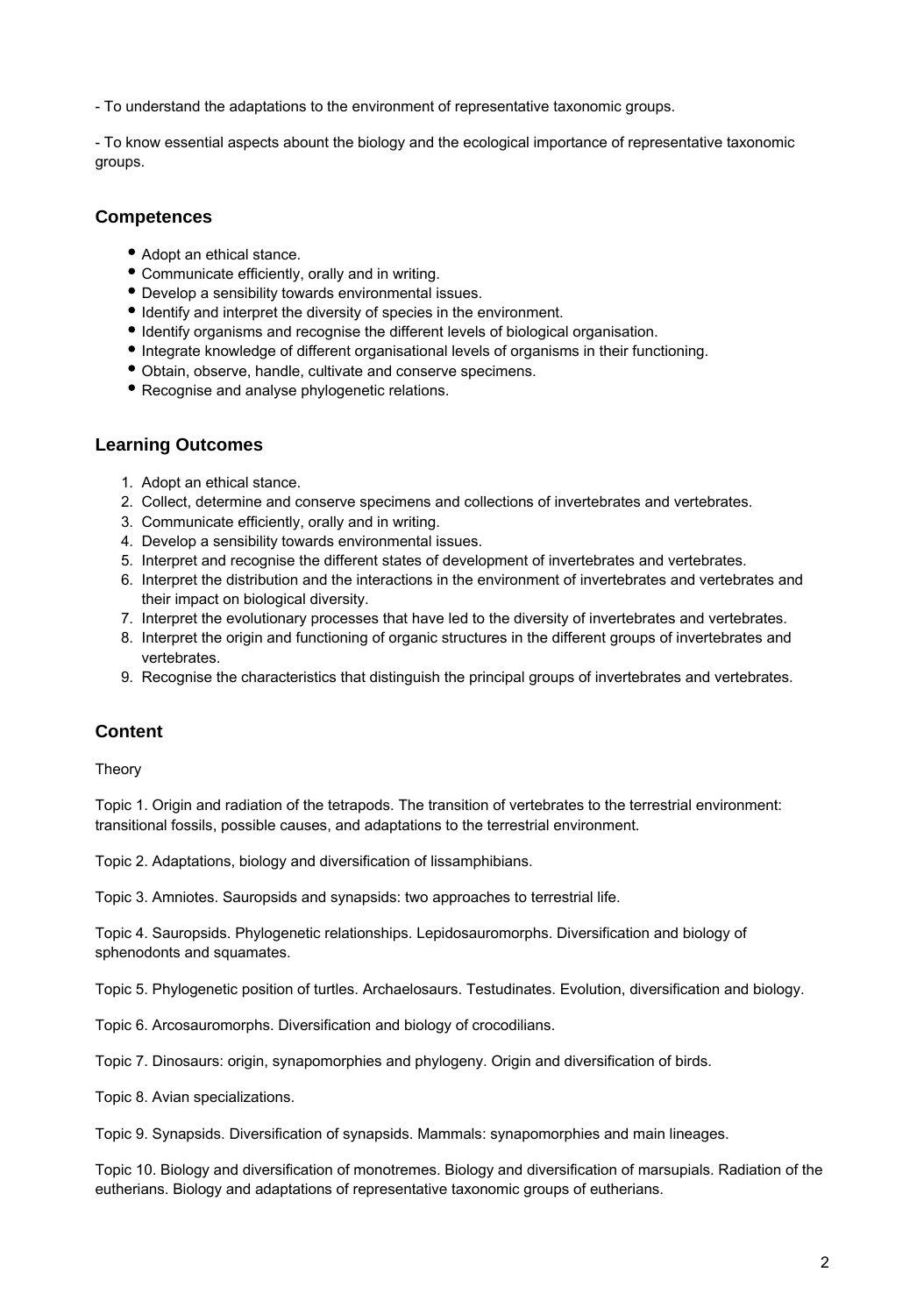#### Practical classes

Practice 1. Amphibians: morphology, diversity and identification.

Practice 2. Sauropsids: morphology, diversity and identification of squamates and turtles.

Practice 3. Mammals: morphology, diversity and identification.

Practice 4. Comparative study of the tetrapod skeleton.

#### Field practices

Field trips to identify terrestrial vertebrate species and their signs in the natural environment and/or visits to research or conservation centres.

\*Unless the requirements enforced by the health authorities demand a prioritization or reduction of these contents.

# **Methodology**

The methodology used to achieve the learning process is based on the combination of lectures, seminars, personal study, and individual and group work.

#### **Theory**

With these classes the students acquire the basic theoretical knowledge of the subject, which must be complemented with the personal study of the topics explained by the teacher. These classes highlight and address the essential points of each teaching unit. Subsequently, the student will have to supplement the conceptual map established during the classes with the information from different sources that will be provided to them. Classes last 50 minutes and in them audiovisual material prepared by the teacher will be used.

#### **Seminars**

The aim of the seminars is to promote the capacity for analysis and synthesis, critical reasoning, and the capacity to solve problems. The seminars are designed for students to work in small groups, so that they mainly acquire the skills associated with this type of activity. During the seminars, topics related to the theoretical program will be actively worked and some of the following activities may be carried out: oral and/or written presentation of a topic, resolution of questions and problems, analysis and discussion of articles, cases or problems.

#### Practices

During the lab sessions students will work on zoological material and will complement their knowledge with the study and the response of the issues raised by the teacher. The field practices will allow the students learn techniques of observation and identification of species. The objective of the practical classes is to complete and reinforce the zoological knowledge acquired in the master classes and seminars. Practical sessions will stimulate and develop specific skills, such as the ability to observe, analyze and interpret anatomical structures, detect adaptive characters or phylogenetic importance, and taxonomic identification of individuals. For its correct execution, students will be provided with a script for each of the established sessions.

#### **Tutorships**

Tutorships will serve to clarify concepts, to establish acquired knowledge, to facilitate the study to the students and to solve possible eventualities that can arise during the development of the subject. The schedule of individualized tutorships will be specified with the teacher via email or orally.

\*The proposed teaching methodology may experience some modifications depending on the restrictions to face-to-face activities enforced by health authorities.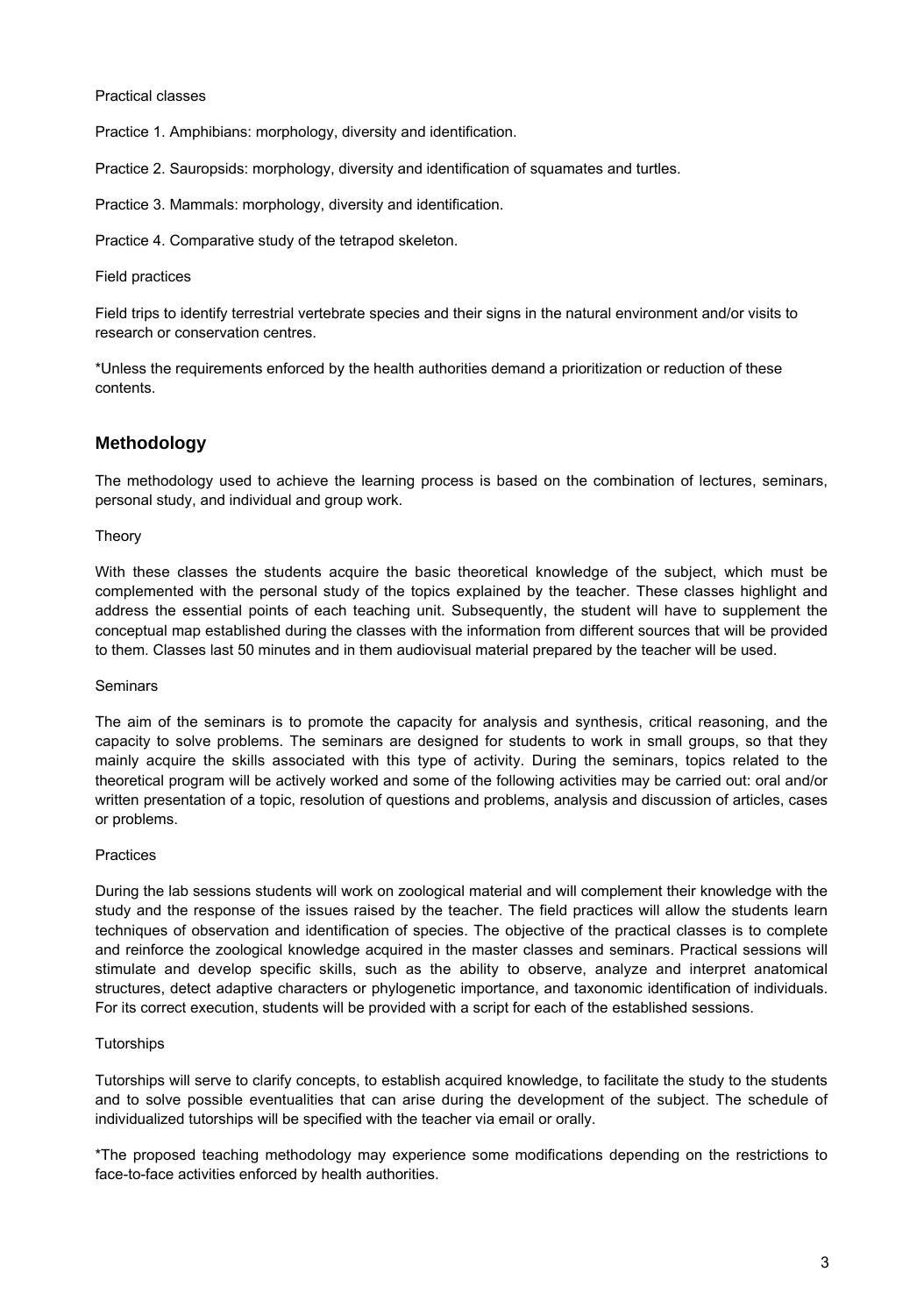Annotation: Within the schedule set by the centre or degree programme, 15 minutes of one class will be reserved for students to evaluate their lecturers and their courses or modules through questionnaires.

# **Activities**

| <b>Title</b>                                  | <b>Hours</b> | <b>ECTS</b> | <b>Learning Outcomes</b> |  |  |
|-----------------------------------------------|--------------|-------------|--------------------------|--|--|
| Type: Directed                                |              |             |                          |  |  |
| Field practices                               | 12           | 0.48        | 1, 5, 6, 9, 4            |  |  |
| Laboratory practices                          | 16           | 0.64        | 3, 8, 9, 4               |  |  |
| Lectures                                      | 18           | 0.72        | 7, 5, 8, 6, 9            |  |  |
| Seminars                                      | 6            | 0.24        | 3, 5, 6, 9, 4            |  |  |
| Type: Autonomous                              |              |             |                          |  |  |
| Preparation of works and resolution of issues | 34           | 1.36        |                          |  |  |
| Study and resolution of issues                | 53           | 2.12        | 3, 7, 5, 8, 6, 9         |  |  |

# **Assessment**

The evaluation of this subject will be carried out by means of the the following procedures:

## Evaluation of the theoretical contents

The theoretical knowledge acquired by the students will be assessed individually. This evaluation will be carried out by means of two midterm exams (each with a weight of 30% of the final mark) that will contain test-type questions and/or short or medium development questions. Students who do not pass any of these exams (minimum mark: 5 out of 10) will have to recover them in a final exam that will contain questions of the same type as those of the midterm exams. Likewise, students who wish to improve the mark of any of these exams will have the opportunity to do it in the final exam, but the previously obtained mark will be lost. The evaluation of the theoretical contents has an overall weight of 60% (corresponding to the sum of the percentages of each midterm exam) of the final mark. In order to be able to average with the other evaluative activities (seminars and practices) the average mark of the two exams must be equal or greater than 4. To participate in the final exam, students must have been previously evaluated in a set of activities, which weight equals a minimum of two thirds of the total mark of the subject. Therefore, the students will obtain the "Not Evaluable" qualification when the evaluation of the activities performed have a weight lower than 67% in the final mark.

## Evaluation of the seminars

The content and quality of the works presented on the seminar days will be evaluated, as well as the evaluation tests (group and individual) that will be carried out during the course of the seminars. The grade corresponding to seminars has an overall weight of 15% of the final grade.

This activity has no possibility of recovery.

## Evaluation of practices

Attendance to laboratory practice sessions and field trips is mandatory. After each practice, students will take an individual test that assesses the use and achievement of the specific skills of each practcie.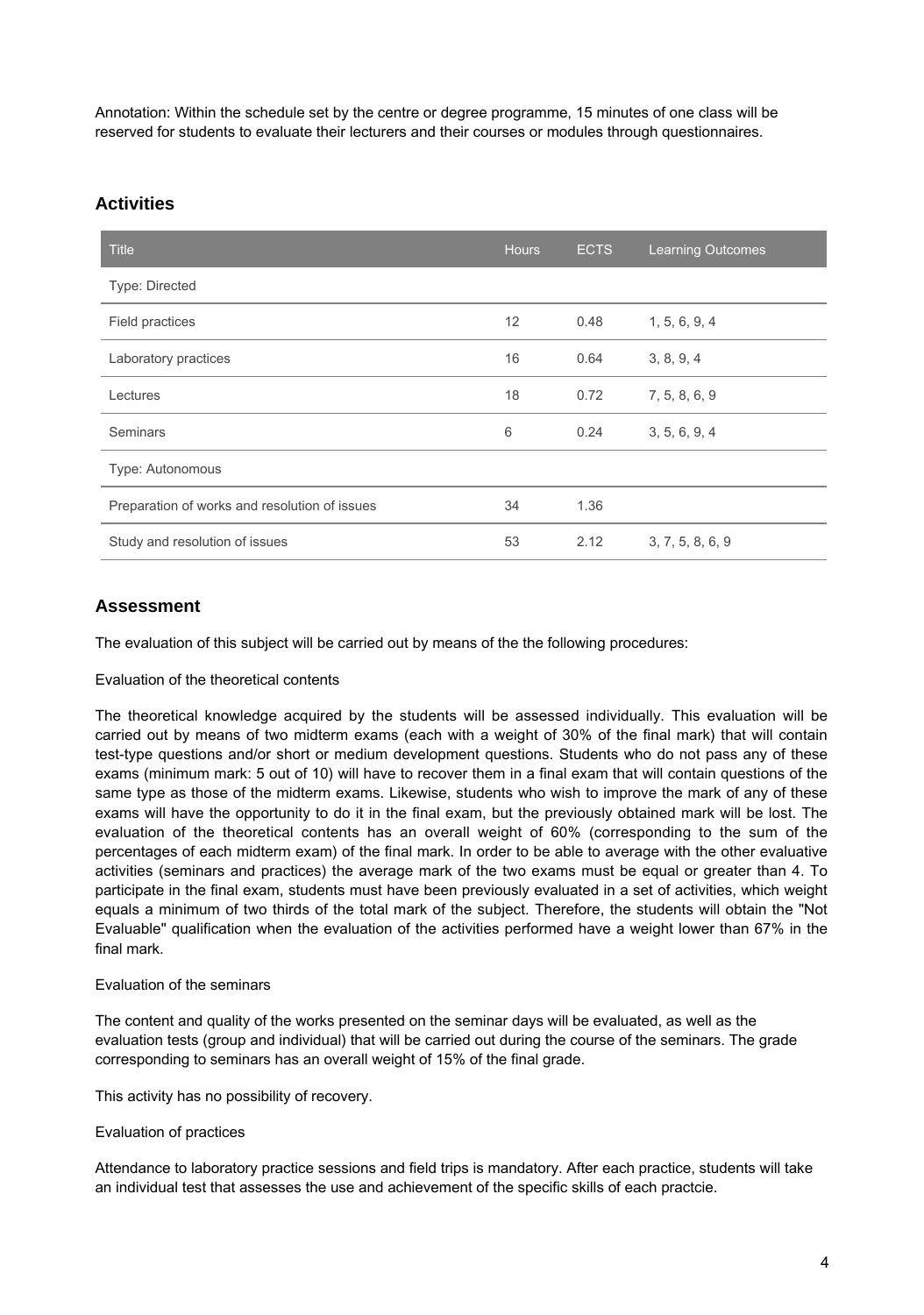The grade corresponding to the practices has an overall weight of 25% of the final grade.

This activity has no possibility of recovery.

Final considerations

The minimum overall grade required to pass the course is 5 out of 10.

Anyone who, due to a justified cause (illness, death of a relative, accident, etc.), can not attend an individual assessment test and provides the corresponding official documentation, will have the right to perform this exam on another date.

\*Student's assessment may experience some modifications depending on the restrictions to face-to-face activities enforced by health authorities.

## **Assessment Activities**

| <b>Title</b>                                | Weighting             | <b>Hours</b>   | <b>ECTS</b> | <b>Learning Outcomes</b> |
|---------------------------------------------|-----------------------|----------------|-------------|--------------------------|
| Individual evaluation (first midterm exam)  | 30% of the final mark | 2.5            | 0.1         | 3, 7, 5, 6, 9            |
| Individual evaluation (second midterm exam) | 30% of the final mark | 2.5            | 0.1         | 3, 7, 5, 6, 9            |
| Laboratory and field practices              | 25% of the final mark | 2              | 0.08        | 1, 3, 8, 2, 9, 4         |
| Seminars (                                  | 15% of the final mark | $\overline{4}$ | 0.16        | 1, 3, 7, 6, 9, 4         |

# **Bibliography**

Basic bibliography

De luliis, G., Pulerà, D. 2019. The dissection of Vertebrates. 3rd ed. Academic Press, Elsevier, Oxford. (available in electronic format at the UAB library)

Hildebrand, M. 2001. Analysis of Vertebrate structure. 5th ed. John Wiley & Sons.

Kardong, K. V. 2008. Vertebrates: comparative anatomy, function, evolution. 8th ed. McGraw-Hill Education.

Liem, K., Bemis, W., Walker, W. F., Grande, L. 2000. Functional Anatomy of the Vertebrates: an evolutionary perspective. 3rd ed. Harcourt College Publishers.

Linzey, D. 2012. Vertebrate biology. 2nd ed. Johns Hopkins University Press.

Mayr, G. 2017. Avian evolution. John Wiley & Sons, New York. (available in electronic format at the UAB library)

Nadal, J. 2001. Vertebrados. Origen, organización, diversidad y biología. Omega.

Pough, F. H., Janis, C. M., Heiser, J. B. 2019. Vertebrate life. 10th ed. Oxford University Press.

Schoch, R. R. 2014. Amphibian evolution. John Wiley & Sons (available in electronic format at the UAB library)

Some web sites of general interest

AmphibiaWeb:<https://amphibiaweb.org/>

Animal Diversity Web: <http://animaldiversity.ummz.umich.edu/>

Asociación Herpetológica Española: <http://www.herpetologica.es/>